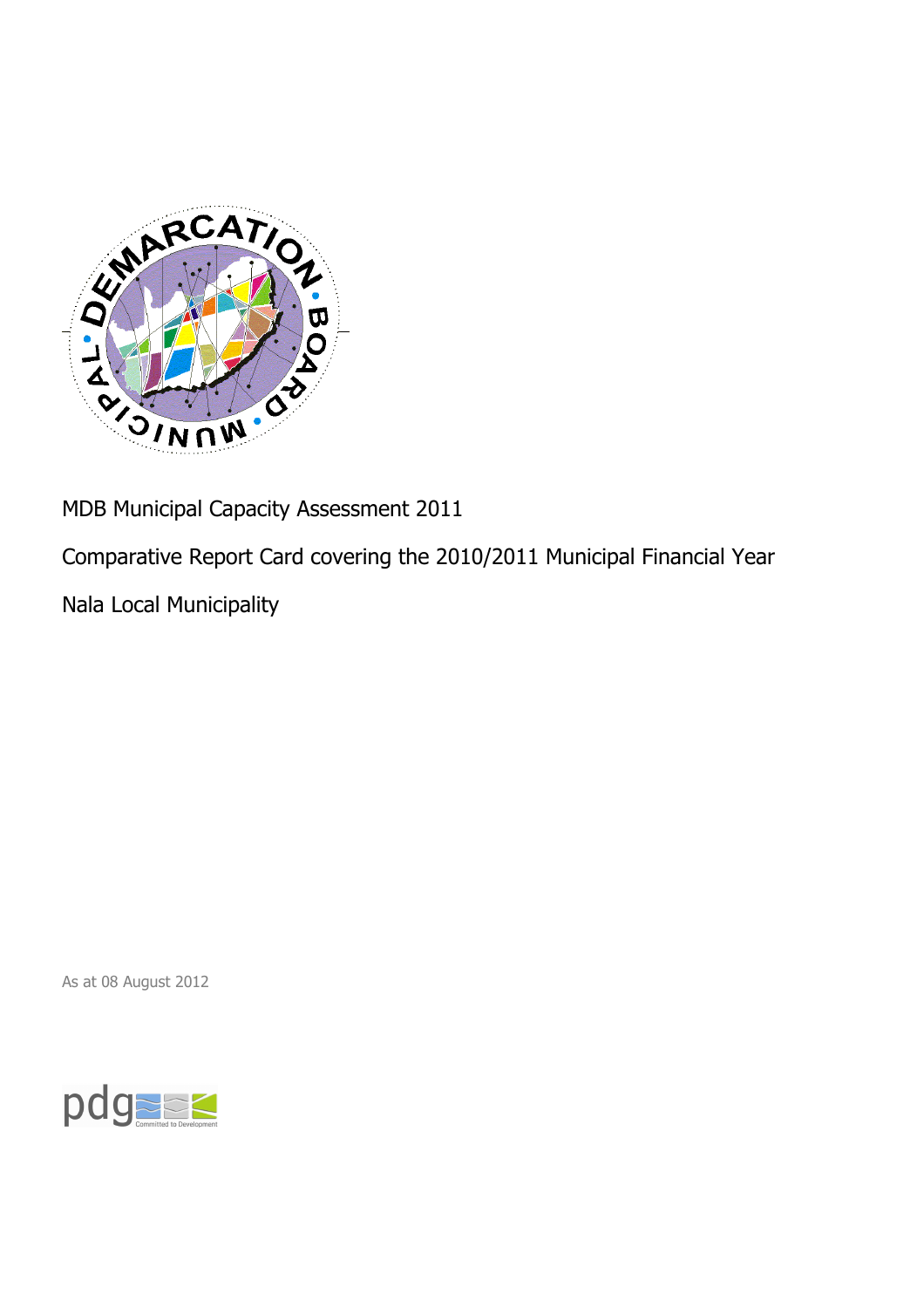## Section 1: General Information

| Name of Municipality:      | Nala Local Municipality |
|----------------------------|-------------------------|
| MDB Code:                  | <b>FS185</b>            |
| Name of Municipal Manager: |                         |
| Address:                   |                         |
| Telephone Number:          |                         |
| Email Address:             |                         |
| <b>Website Address:</b>    |                         |

# **Introduction**

The MDB's Municipal Capacity Assessments 2011 aims to collect and analyse capacity information from all municipalities in the country. A key output of the assessments is the development and distribution of a Comparative Report Card to each municipality. This document represents Nala Local Municipality's Comparative Report Card and provides useful analytical comparisons of capacity between Nala Local Municipality and the average across all municipalities in the same municipal category.

For the purposes of Capacity Assessments, municipalities are divided into the following 7 categories which are essentially sub-categories of the A, B and C categories identified in the constitution:

- A: Metros (8 municipalities)
- B1: Secondary cities: the local municipalities with the largest budgets (19 municipalities)
- B2: Local municipalities with a large town as core (27 municipalities)
- B3: Local municipalities with small towns, with relatively small population and significant proportion of urban population but with no large town as core (110 municipalities)
- B4: Local municipalities which are mainly rural with communal tenure and with, at most, one or two small towns in their area (70 municipalities)
- C1: District municipalities which are not water services authorities (23 municipalities)
- C2: District municipalities which are water services authorities (21 municipalities)

It should be noted that the categorisations have been widely used by DCoG and National Treasury for analytical purposes. These categorisations primarily serve to illustrate the structure of local government and assess the impact of policy decisions.

Using this methodology, Nala is categorised as a Category B3 municipality. The average for this report card is calculated based on the data received from a total of 110 municipalities in this municipal category this year.

#### Reporting period and data sources

This Report Card covers the 2010/2011 Municipal Financial Year and largely relies on data from the following sources:

| Source                                                               | Year    | Custodian                   | Specific data used in this assessment                                     |
|----------------------------------------------------------------------|---------|-----------------------------|---------------------------------------------------------------------------|
| Completed MDB Municipal Capacity Assessment<br><b>Ouestionnaires</b> | 2010/11 | Municipalities directly     | All                                                                       |
| Local Government Budget and Expenditure<br>Database                  | 2010/11 | <b>National Treasury</b>    | Operating budget and expenditure<br>data (pre-audited as at 30 June 2012) |
| Blue Drop and Green Reports for Water Services<br>Authorities        | 2010/11 | Department of Water Affairs | Blue Drop and Green Scores                                                |
| <b>Community Survey</b>                                              | 2007    | Statistics South Africa     | Household and population figures<br>(contextual data)                     |

Much of the data reflected in this report is drawn from the municipality's own completed Capacity Assessments questionnaire. Should any data reported here appear to be incorrect please inform us by sending an email to [capacity@pdg.co.za](mailto:capacity@pdg.co.za). In your email specify the municipality's details, relevant question numbers in the questionnaire and the corrections to be made.

### Section 2: Contextual Information

|                        | Nala    | Average for Category B3 |
|------------------------|---------|-------------------------|
| Operating Expenditure: | No data | R 137 758 817           |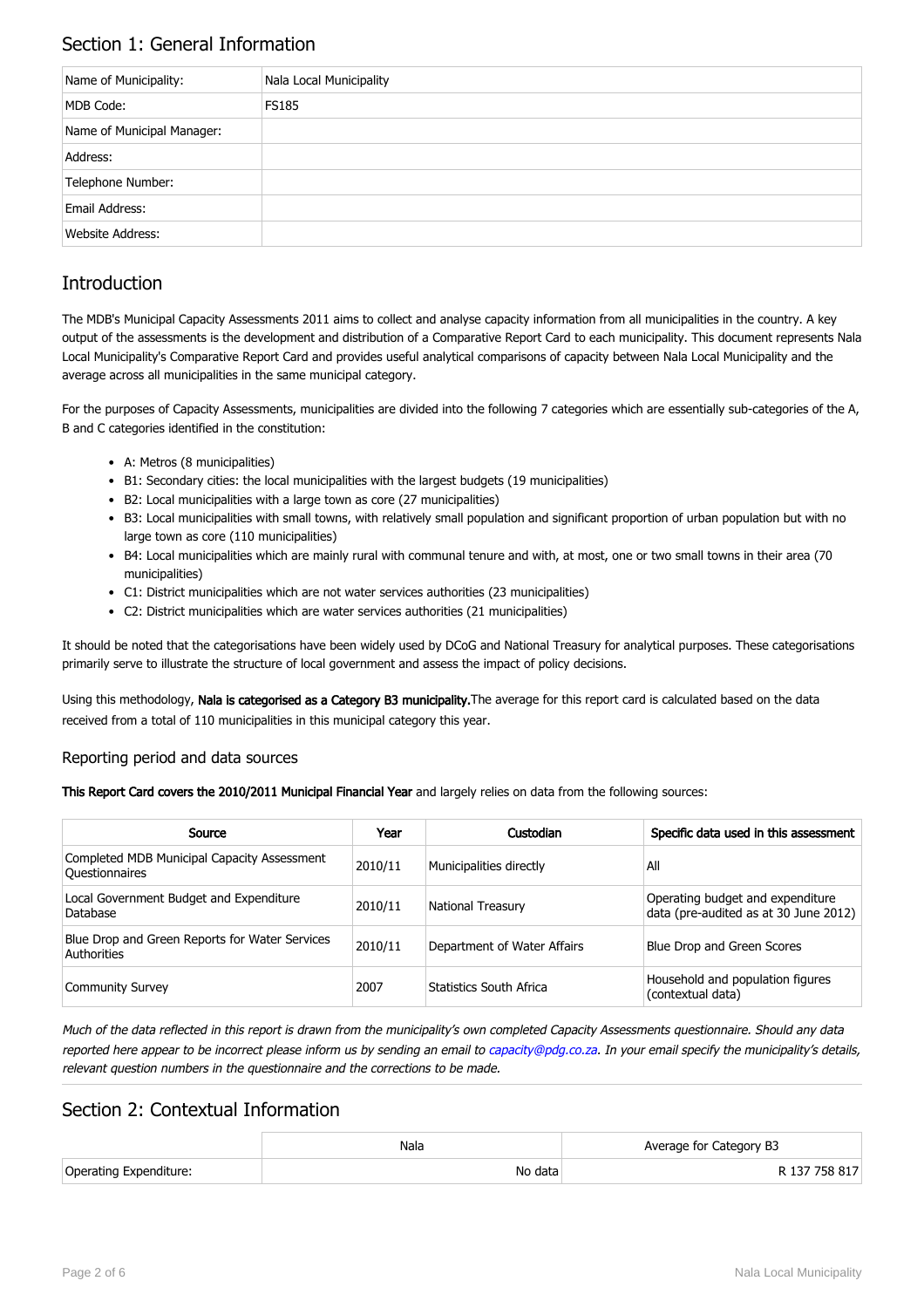# Section 3: Municipal Staffing

#### Section 3.1: Staff Employment

|                         | Nala    |         | Average for<br>Category B3 |
|-------------------------|---------|---------|----------------------------|
|                         | Number  | Percent | Percent                    |
| Posts vacant - Unfunded | No data | No data | 12.9%                      |
| Posts vacant - Funded   | No data | No data | 21.1%                      |
| Posts filled            | No data | No data | 66.0%                      |
| TOTAL                   | No data | No data | 100.0%                     |



|                                                                  | Nala    | Average for Category B3 |
|------------------------------------------------------------------|---------|-------------------------|
| Total number of staff employed                                   | No data | 269                     |
| Ratio of staff employed relative to total number of posts filled | No data | 91.5%                   |

|                                                           | Nala    | Average for Category B3 |
|-----------------------------------------------------------|---------|-------------------------|
| Total number of posts in organogram                       | No data | 353                     |
| Funded vacancies as percent of all posts in organogram    | No data | 1 754.4%                |
| Funded vacancies as percent of filled posts in organogram | No data | 28.0%                   |

#### Section 3.2: Staff Exits

|                                                           | Nala    | Average for Category B3 |
|-----------------------------------------------------------|---------|-------------------------|
| Total number of staff that left during the Financial Year | No data | . 654                   |
| Percent of staff that left during the Financial Year      | No data | 6.8%                    |

|                               |         | Nala    |         |
|-------------------------------|---------|---------|---------|
|                               | Number  | Percent | Percent |
| <b>Dismissals</b>             | No data | No data | 10.8%   |
| Resignations                  | No data | No data | 23.9%   |
| Retirement                    | No data | No data | 23.3%   |
| <b>Fnd of Contract Period</b> | No data | No data | 11.6%   |
| Other                         | No data | No data | 30.4%   |
| TOTAL                         | No data | No data | 100.0%  |



#### Section 3.3: Section 57 Staffing

|                                                                                    | Nala    | Average for Category B3 |
|------------------------------------------------------------------------------------|---------|-------------------------|
| Percent of Section 57 posts filled                                                 | No data | 74.0%                   |
| Percent of Section 57 posts vacant for more than three months<br>during MFY        | No data | 27.8%                   |
| Percent of Section 57 Managers that have signed performance<br>agreements in place | No data | 109.6%                  |
| Percent of Section 57 Managers that have signed employment<br>contracts in place   | No data | 103.9%                  |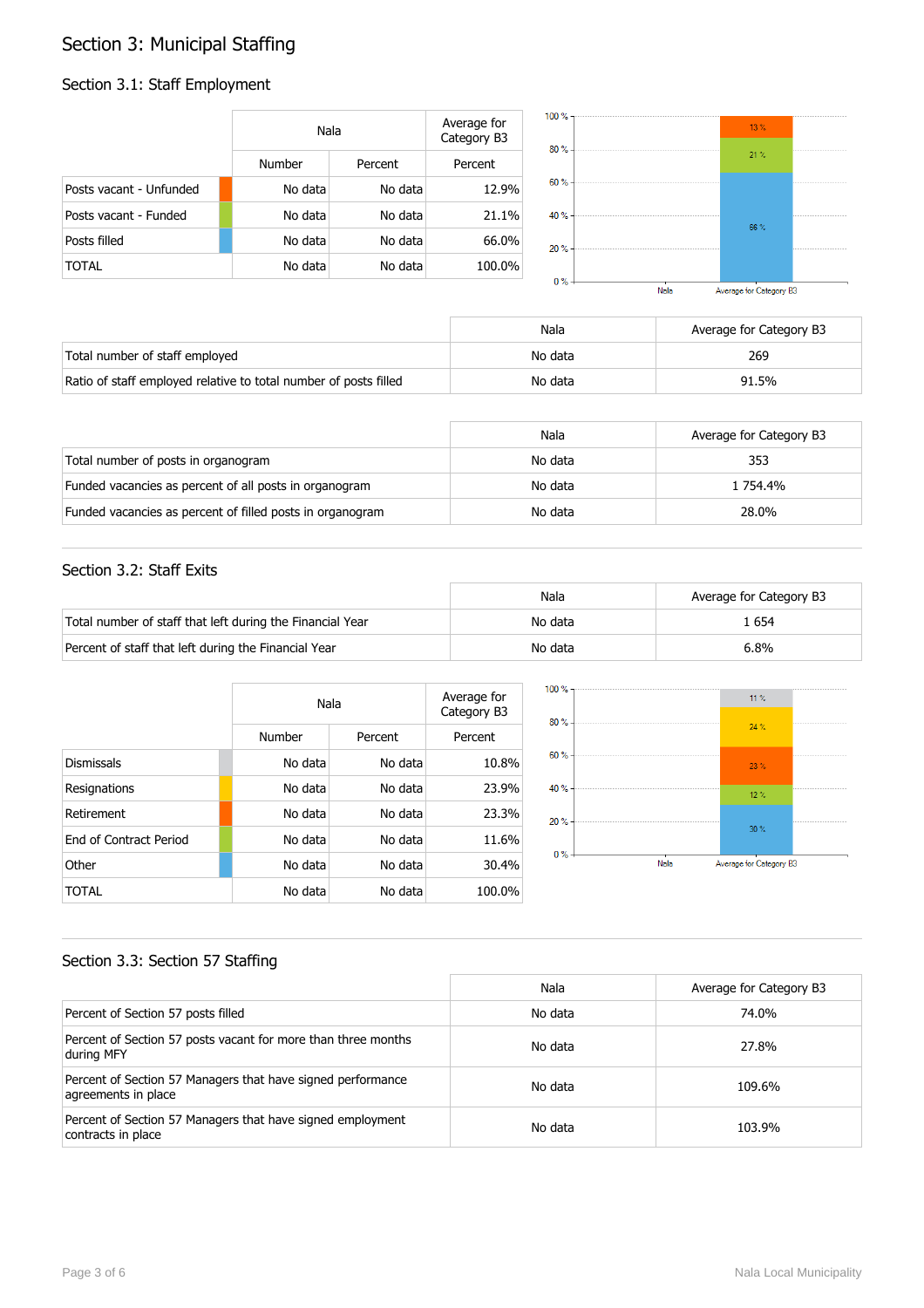#### Section 3.4: Section 57 Exits

|                                                                      | Nala    | Average for Category B3 |
|----------------------------------------------------------------------|---------|-------------------------|
| Total number of Section 57 staff that left during the Financial Year | No data | 101                     |
| Percent of Section 57 Managers that left during the Financial Year   | No data | 22.3%                   |

Section 57 Managers that left due to:

|                        | Nala    |         | Average for<br>Category B3 |
|------------------------|---------|---------|----------------------------|
|                        | Number  | Percent | Percent                    |
| <b>Dismissals</b>      | No data | No data | 17.8%                      |
| Resignations           | No data | No data | 37.6%                      |
| Retirement             | No data | No data | 8.9%                       |
| End of Contract Period | No data | No data | 20.8%                      |
| Other                  | No data | No data | 14.9%                      |
| TOTAL                  | No data | No data | 100.0%                     |



#### Section 3.5: Staffing Skills Profile

|                                                                                        | Nala    | Average for Category B3 |
|----------------------------------------------------------------------------------------|---------|-------------------------|
| Professional staff as percent of total staff *                                         | No data | 4.2%                    |
| Number of staff: Registered Professional Engineers                                     | No data | 42                      |
| Number of staff: Technologists                                                         | No data | 29                      |
| Number of staff: Technicians                                                           | No data | 282                     |
| Number of staff: Registered Planners                                                   | No data | 48                      |
| Number of staff: Chartered Accountants                                                 | No data | 9                       |
| Number of staff: Registered with the Institute of Municipal Finance<br><b>Officers</b> | No data | 105                     |
| Number of staff: Professional staff                                                    | No data | 1 0 0 9                 |
| Number of Registered engineers per 10 000 population                                   | No data | 0.0683                  |
| Number of Technologists per 10 000 population                                          | No data | 0.0471                  |
| Number of Technicians per 10 000 population                                            | No data | 0.4584                  |
| Number of Registered planners per 10 000 population                                    | No data | 0.0780                  |

\* Defined here as having at least an undergraduate degree from a University or a Technical University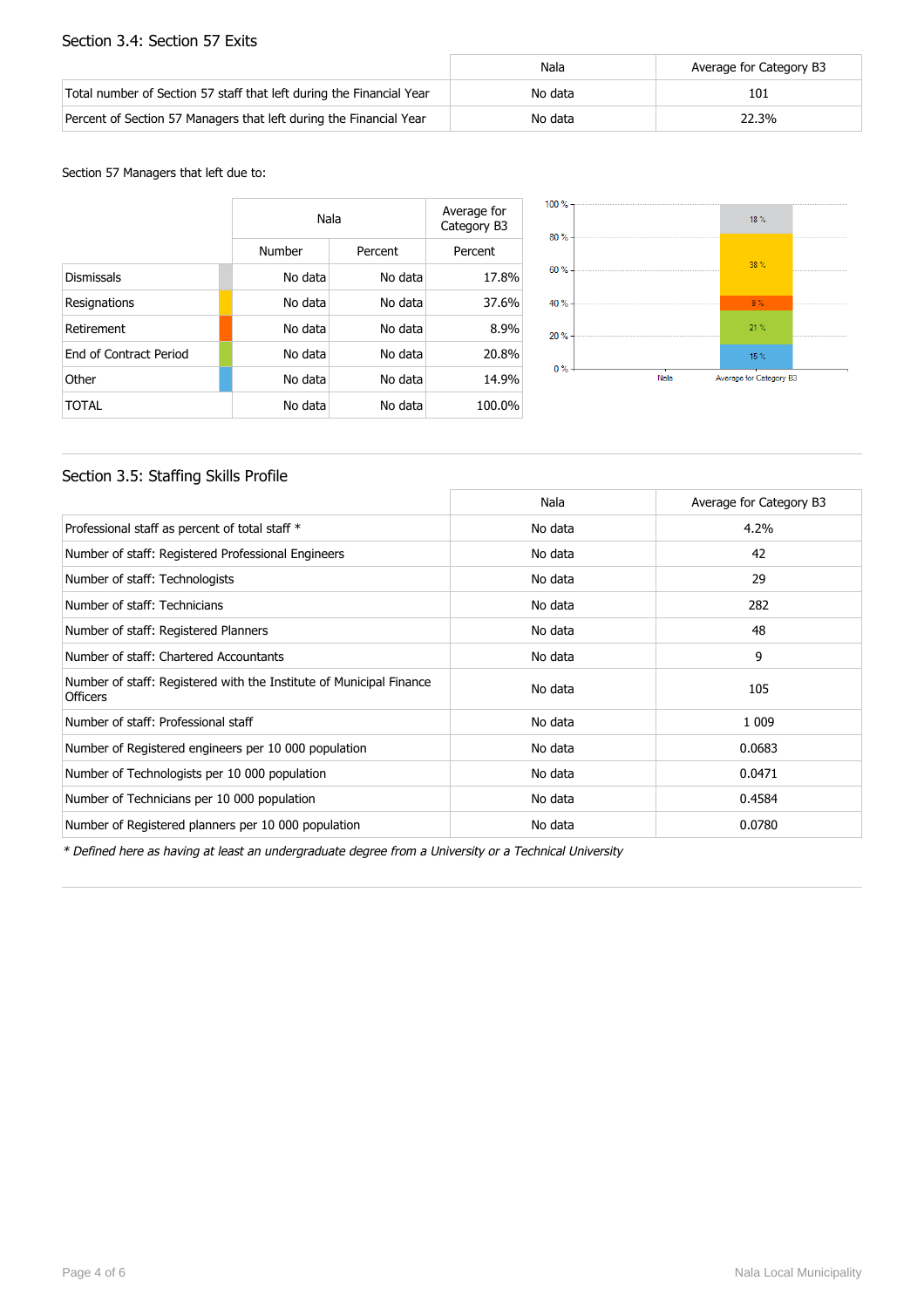# Section 4: Distribution by Function

|                                  | <b>Function Performed</b> | Percent of Staff | Average for<br>Category B3 | Percent of Operating<br>Expenditure | Average for<br>Category B3 |
|----------------------------------|---------------------------|------------------|----------------------------|-------------------------------------|----------------------------|
| Governance and Administration    | Yes                       | No data          | 29.3%                      |                                     | 36.3%                      |
| <b>Water Services</b>            | No data                   | No data          | 14.1%                      |                                     | 13.4%                      |
| Electricity and Gas Reticulation | No data                   | No data          | 5.3%                       |                                     | 25.9%                      |
| <b>Municipal Transport</b>       | No data                   | No data          | 0.3%                       |                                     | 1.1%                       |
| Waste Management                 | No data                   | No data          | 14.6%                      |                                     | 4.7%                       |
| Roads and Stormwater Systems     | No data                   | No data          | 11.2%                      |                                     | 5.6%                       |
| Community and Social Services    | No data                   | No data          | 11.5%                      |                                     | 4.9%                       |
| Planning and Development         | No data                   | No data          | 1.5%                       |                                     | 0.5%                       |
| <b>Emergency Services</b>        | No data                   | No data          | 2.5%                       |                                     | 0.8%                       |
| Municipal Health                 | No data                   | No data          | 0.8%                       |                                     | 0.1%                       |
| Primary Health Care              | No data                   | No data          | 0.5%                       |                                     | 0.4%                       |
| Environmental Management         | No data                   | No data          | 0.9%                       |                                     | 0.3%                       |
| Economic Development             | No data                   | No data          | 1.8%                       |                                     | 2.4%                       |
| Housing                          | No data                   | No data          | 1.2%                       |                                     | 1.5%                       |
| Traffic and Policing             | No data                   | No data          | 4.6%                       |                                     | 2.0%                       |
|                                  |                           | 100 %            | 100 %                      | 100 %                               | 100 %                      |